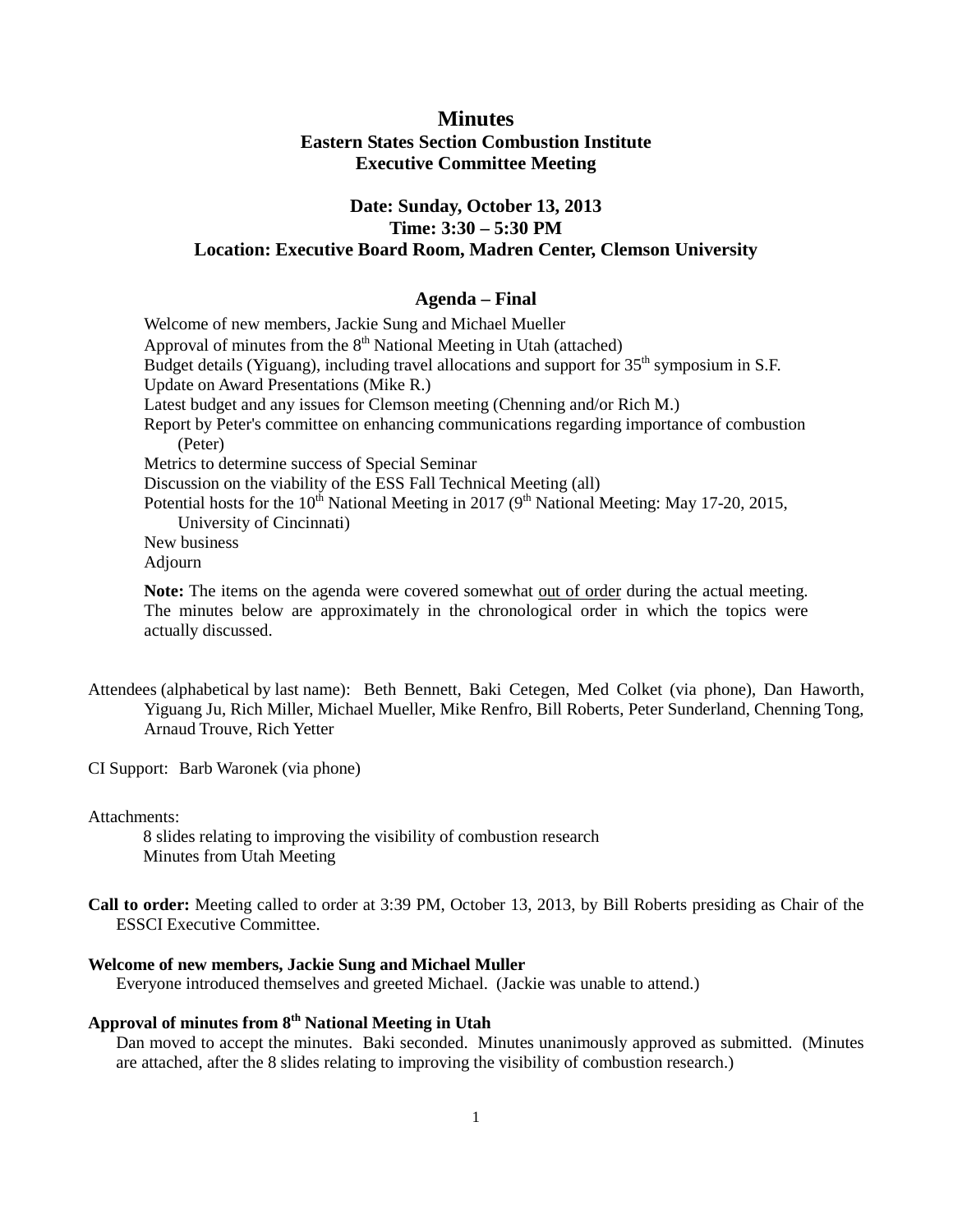#### **Treasurer's report (Yiguang)**

The May balance in the bank accounts (Janus and Bank of America) was \$82K.

Utah Meeting in May: There were 39 student applications for travel support to the National Meeting. The amount of support per student will be \$250, which came to a total slightly less than \$10K. The ESSCI portion of the income from the National Meeting in Utah was \$23K. Thus the Utah Meeting gave us a net gain of \$13K.

Balance just prior to Clemson meeting: \$95,369.84.

- One upcoming expense is the loss for the Clemson meeting, which was originally projected to be \$10K for 110 attendees. In fact, there are approximately 90 attendees, and the loss will be around \$5K (see bottom part of this page for more details).
- Another upcoming expense will be student travel support to the 35<sup>th</sup> Symposium in San Francisco: \$800 per student x  $25$  students =  $$20K$ . (Student must give presentation to be eligible for support.)
- Near-future balance *including 35th Symposium student travel support*:  $$75,369.84$  – Clemson meeting  $loss + 35<sup>th</sup>$  Symposium income (or loss, if Symposium loses money).

## **Update on the Clemson meeting**

- GE Tour: GE notified Chenning and Rich M. on the evening of Thurs., Oct. 10 to say that they had to cancel the tour that was originally scheduled for the afternoon of Wed., Oct. 16. They are willing to support a tour starting no later than 3:45 pm on Tues., Oct. 15. There was a loose consensus (after much e-mail discussion on Fri., Oct. 11) that there will be a 14-person limit on the Tuesday tour. It will take an hour to reach GE, the tour will take 75 minutes, and it will take an hour to return from GE, which means that anyone attending the tour will miss most of the General Business Meeting on Tuesday. Chenning has rented a 12-person van to drive attendees to GE, and 1 additional car may be needed if 14 people actually sign up for the tour. The situation will be announced on Monday morning to conference attendees, and there will be a signup sheet at the registration desk after that.
- ICAR Tour: Chenning is in the process of trying to arrange a tour of CU-ICAR, the Clemson University International Center for Automotive Research, located in Greenville. The tour will likely occur on Wednesday afternoon, so that attendees who chose later flights (to attend the original GE tour) can fill their time attending the ICAR tour. Instead of returning the rental van after the Tuesday GE tour, Chenning will extend the reservation by 1 day so as to reuse the van for the ICAR tour transportation. Although the tour will not be directly related to combustion, it will still be of interest to attendees. There will be a signup sheet at the registration desk.
- Meeting attendance and budget (Rich M.): So far, there are 86 registrants for the Clemson meeting, and their registrations totaled \$18K. In general, we should expect 10% of the attendees to register on-site, according to Barb. So, we might expect an additional \$2K in registrations. The conference facility cost was \$4575, but the Hospitality Suite (Room 430) was free. Originally the cost of the registration services (if it had been handled by the university) would have been \$2K, but it was instead done through the CI for free. Also, \$500 had originally been budgeted for people to man the registration desk, but Clemson students will be doing it for free. These cost savings are helping to offset what would have been a larger loss for the meeting. The food is coming in "on budget" at around \$11.5K, and the final number will be based on the actual food consumed. The 4 award plaques (3 awards from UConn meeting plus Young Investigator Award from Clemson meeting) cost \$160, and copying and binding of the conference programs cost \$800. [Two weeks after the meeting, Yiguang noted that 31 students signed up for travel support to the Clemson meeting (\$150 per student), for a total of \$4650.]
- Presentation of award plaques: After some discussion, it was decided that Bill will announce on Monday morning that the award plaques will be presented on Tuesday during the "announcements" time slot.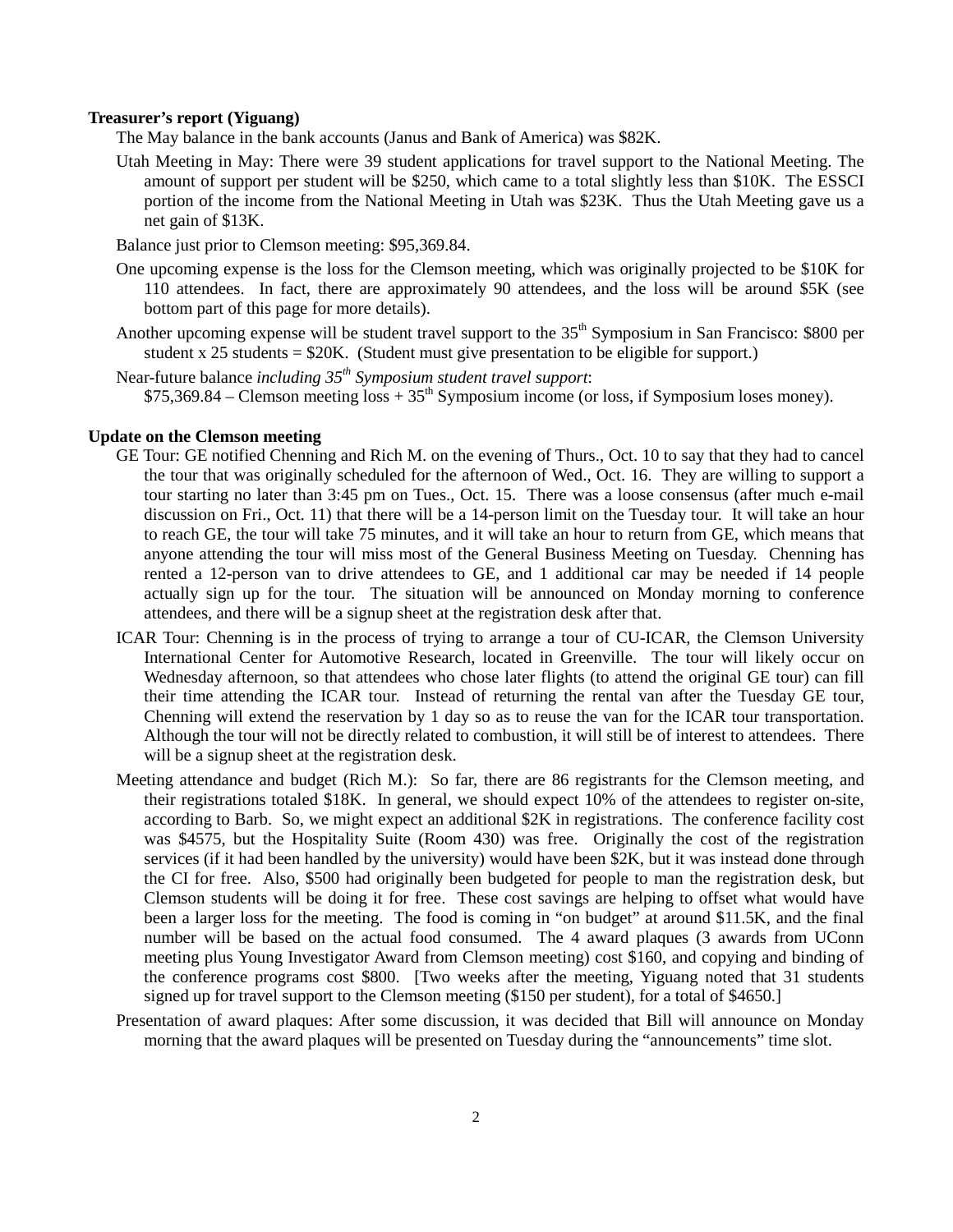## **Future US Sectional meetings**

Western States Meeting: At Cal Tech in Pasadena, CA, on March 23-25, 2014 Central States Meeting: In Tulsa, OK, on March 16-18  $9<sup>th</sup>$  National Meeting: At University of Cincinnati (Cincinnati, OH) on May 17-20, 2015

## **Viability/usefulness of the ESSCI meeting**

Bill opened the discussion by asking the Board whether the ESSCI meeting is still viable and useful.

- Arnaud suggested that we rephrase the question and instead ask, "What's the success of the National Meeting?" Half of the presentations at the National Meeting are from students (which is great!). At the Clemson meeting, a few areas (such as Reaction Kinetics and Laminar Flames) are well attended, but for anyone interested in other topics, the meeting is not worth attending. For example, all of the Fire presentations are from the University of Maryland, so there is little opportunity to interact with other Fire experts at the ESSCI meeting (because they aren't attending). The fact that the attendance is decreasing is also a bad sign. Arnaud reminded us that the number of people doing combustion research is growing, so, if anything, the meeting attendance should be growing, not decreasing. Arnaud also said that at the meetings of the Executive Board of the Joint Sections (of which he is a member), there is a lot of resistance from the CSS and WSS to have a joint meeting *at the expense of sectional meetings*. He said that Chris Shaddix of the WSS suggested having a joint meeting of the WSS and ESS in the fall of odd-numbered years.)
- Yiguang pointed out that things were fine before the National Meeting began occurring in 1999. He said that the motivation of going to the ESS meeting is two-fold: educate students and share research results. The timing of the ESS meeting is now bad: National Meeting in May, then ESS in October, and the Symposium deadline in December. (Dan and Beth pointed out that the SIAM Numerical Combustion meeting was in April, and Rich M. mentioned the ACS meeting in November, too.) Yiguang suggested that the ESS meeting should be moved to March of even-numbered years (i.e., March 2016), which would be shortly *after* the Symposium deadline. He also suggested combining it with a topic-specific workshop to make the overall meeting more attractive to attendees.
- Baki agreed with Yiguang. He also commented that it would make no sense to have a 2-section meeting (such as a joint WSS/ESS meeting), because we might as well just have another National Meeting.
- Bill suggested that maybe we should have fewer ESS meetings.
- Yiguang suggested that maybe we shouldn't have an ESS meeting when the symposium is in the U.S. (The symposium is in the U.S. every  $6<sup>th</sup>$  year.)
- Bill reminded us of the history of the name of the U.S. National Meeting. Originally it was called the "Joint Technical Meeting of the U.S. Sections of the CI," because there was concern about offending non-U.S. sections who might view a "U.S. National Meeting" as too strong a meeting.
- Arnaud mentioned that travel is less expensive than it was a few years ago, so it is less expensive to send students to the National Meeting.
- Yiguang asked whether the other U.S. sections want the U.S. National Meeting to be held every year.
- Arnaud responded, "Maybe, if the individual sections stop holding their meetings."
- Bill said that the problem with having a National Meeting every year is site selection. It is hard to find an inexpensive location that is large enough for the National Meeting yet easily accessible for people to fly to. The advantage of the ESS meeting is that we can keep costs low by having meetings at slightly less accessible locations.
- Barb said that none of the U.S. sections will be having a meeting in the Fall of 2014 because of the Symposium being in the U.S. in the Summer of 2014.
- Dan pointed out that at the last ESS meeting, the majority of the talks were on laminar flames and reaction kinetics, and the same is true at this meeting. Nowadays people want a small meeting that is topical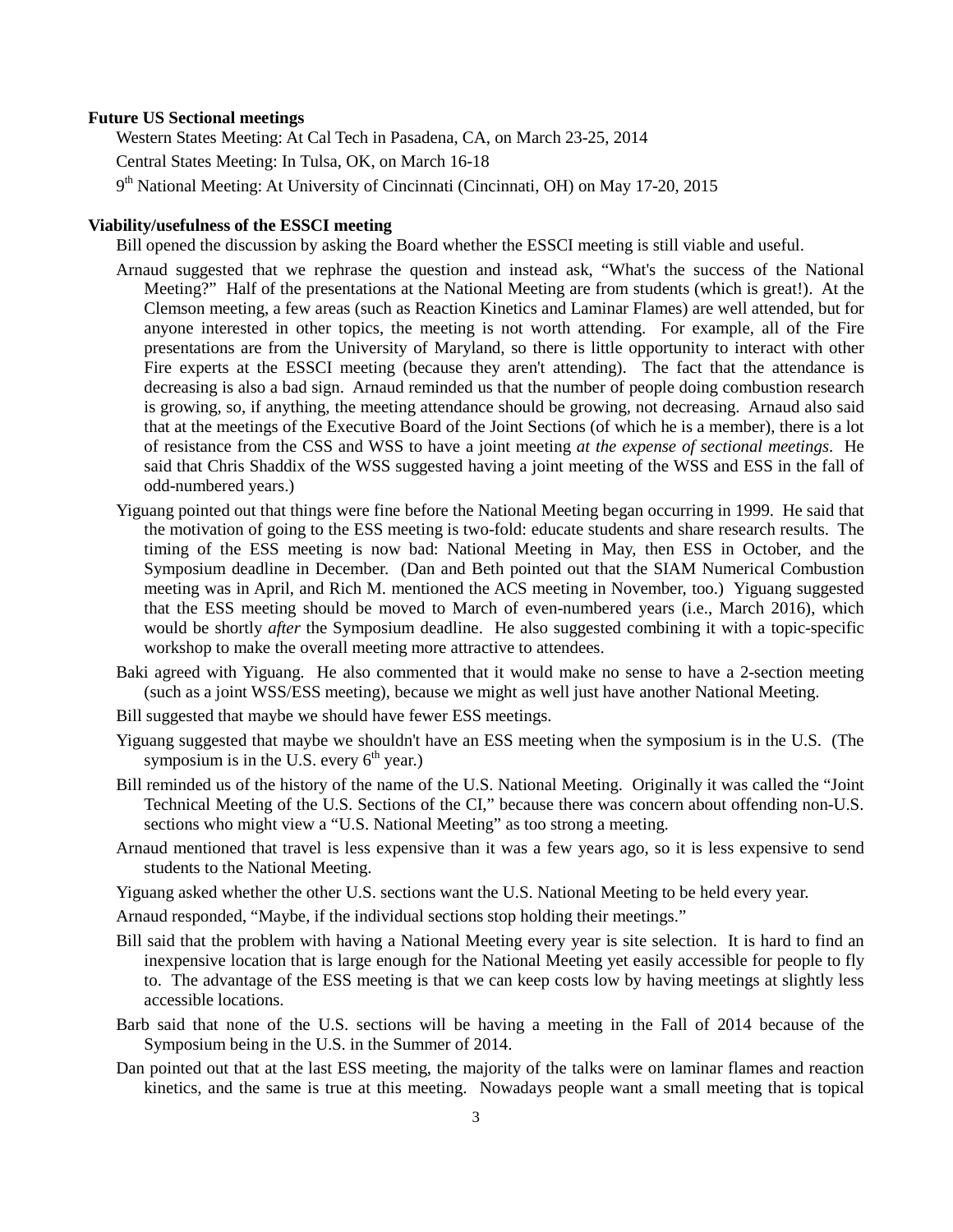(such as the SIAM numerical combustion meeting), so here is an idea. We could have a focus for each future ESS meeting (such as laminar flames or reaction kinetics) – basically we could formalize a trend that is already occurring.

- Barb said that if the ESS meeting moves to the spring of even-numbered years, we need to be careful not to conflict with the CSS meeting. The last CSS meeting was in Dayton and was very successful. (It was a last chance for students to practice their talks before the Symposium.) On the other hand, the WSS meeting last week in Colorado had only 50 attendees; the WSS meetings are always poorly attended when they are outside California.
- Peter suggested a totally new idea: why not have just two U.S. sections (ESS and WSS, for example, and split the CSS between the ESS and WSS)? Right now, with three sections, our national voice is diluted compared to other countries.
- Dan moved that we have a spring ESS meeting in the future. He also said we ought to propose to the national committee (the one that Arnaud is a member of) that each section's meeting should have a focus and be combined with a workshop. (A focus and a workshop would both enhance attendance.) We should also discuss the idea of having a national meeting every year.
- Yiguang offered Princeton as a possible site for the next ESS meeting or for the  $10<sup>th</sup>$  National Meeting in 2017. Yiguang and Michael M. agreed that a particular campus building (or hotel?) that is currently under construction would be completed by then, which would make it easier to have a conference at Princeton.
- Everyone discussed briefly when the next ESS meeting would be. The consensus was that it would be approximately  $2\frac{1}{2}$  years from now, in March 2016. (The 2016 Symposium [36<sup>th</sup> Symposium] is in Seoul, Korea, by the way.) Previous ESS meeting attendance was reviewed: 150 people were at the UConn meeting in 2011, and 150 people were at the Maryland meeting in 2009. If Princeton hosts the 10<sup>th</sup> National Meeting, then they can't also host the next ESS meeting, so where would the next ESS meeting be? Someone suggested Hilton Head, and Bill recalled that Med had coordinated the 2001 meeting there.
- Med said that in order to reduce costs of a Hilton Head meeting, it is necessary to have it in the late Fall, because October and November are expensive times due to the golfing season. Unfortunately, March is expensive for the same reason. Getting a good deal at a hotel or conference center requires doing legwork on-site.
- Peter said we could have the next ESS meeting at a ski resort or a casino, as those types of venues are usually inexpensive.
- Dan suggested that we ask for volunteers to host the next ESS meeting (March 2016) during the General Business Meeting on Tuesday afternoon. Everyone agreed that this idea was a good one.

#### **Enhancing communications regarding importance of combustion (Peter)**

- Peter has been leading a three-person committee (other members are Med Colket and Nick Cernansky). The charge to the committee was to identify ways to improve funding and visibility of combustion research in the U.S. The committee looked at ways to reach out to Congress and the executive branch. They gathered input from several people including Arvind Atreya, Don Hardesty, Ed Law, Julian Tishkoff, Barb Waronek, Phil Westmoreland, and a former AAAS Senatorial Fellow. The committee has now identified 6 possible activities for further consideration.
- Each activity below is **described in more detail in the attached slides**. These slides are a subset of the slides that Peter prepared for the Board Meeting. Below is the discussion that ensued at the Board Meeting.
- Activity 1: *Invite key executive branch personnel (e.g., Program Managers [PMs]) to speak at technical meetings.* Some previous ESS meetings have had PMs (or the Undersecretary of Energy) give plenary talks. Baki pointed out that some of those talks were useless and had no technical content – just some canned slides. Someone else suggested that instead of "wasting" a plenary slot, we could have a PM as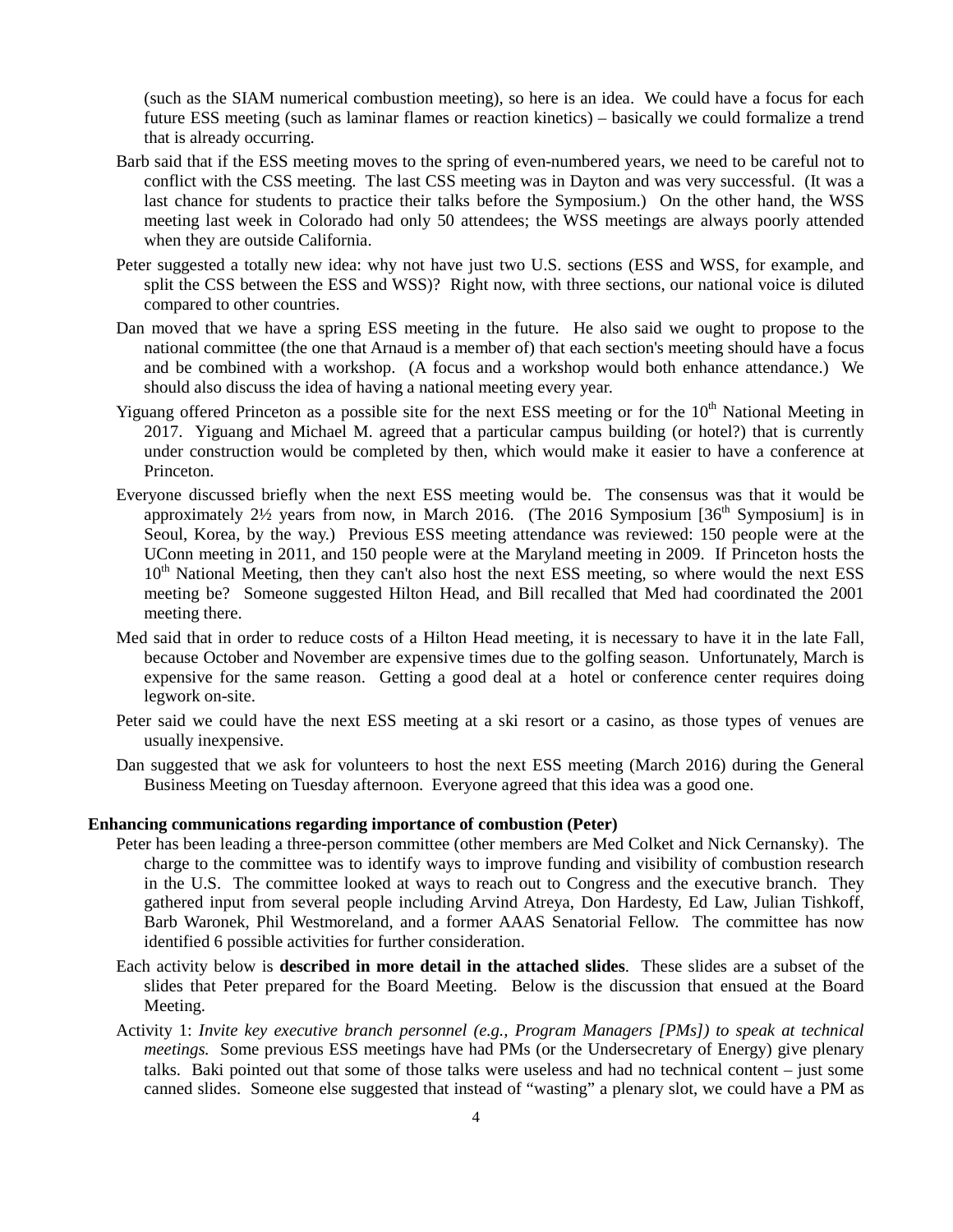a banquet speaker. General discussion brought out the point that the higher-ups are the ones that decide the focus of funded research (not the PMs), so we should invite the higher-ups instead. In fact, it would be best to invite them to the National Meeting, not the ESS meeting, to make a better impression regarding the breadth of combustion research in the U.S. and the number of people involved in it. Med reported that Julian Tishkoff said that inviting PMs to meetings is very important because it facilitates exchanges between new (young) PIs and PMs.

- Activity 2: *Arrange DC congressional visits by teaming with setcvd.org.* This organization is affiliated with the ACS (American Chemical Society). It only costs \$100 to work with setcvd.org, w hich is very inexpensive. It sounds like a good deal – all we need to do is to find 5 or 6 ESS members who are willing to volunteer to undergo the short training and then spend 2.5 days in Washington. Bill suggested that we ask for volunteers at the General Business Meeting on Tuesday afternoon.
- Activity 3: *Identify and/or prepare materials summarizing the beneficial impacts of combustion research.* It would be great to have a set of prepared materials (such as a white paper or a slide set or a glossy brochure) to emphasize the benefits of combustion research in the U.S. Katharina Kohse-Höinghaus (CI President) is in the process of preparing a slide set, and we can use that as a starting point. It would be best to do this activity in conjunction with the other U.S. sections, but perhaps with ESS taking the lead since Washington, D.C., is part of our geographical jurisdiction.
- Activity 4: *Organize letter writing an in-state congressional office visits*. This activity should also be coordinated with the other U.S. sections.
- Activity 5: *Arrange high-level meetings with the executive branch (e.g., DOE, DOD).* People from industry can't approach Congress, and university people are not allowed to lobby but they can still talk with Congress members. (There was a brief discussion about the definition of lobbying, and it was concluded that lobbying entails encouraging a Congress member to vote yes or no on a specific bill.) Arnaud suggested that we find out who at the big professional societies (APS, AIAA, ACS, etc.) already talks with people in Washington. We could then invite those bigwigs from APS, etc., to come talk to us (at an ESS meeting or at the National Meeting) about strategies for improving our communications with Washington.
- Activity 6: *Improve public relations and media coverage*. The problem with "uncontrolled" or "unintentional" media coverage is that sometimes an unimportant research result can "go viral" and get national attention, while other much more impressive results get no media coverage at all. Therefore, it would be nice to have a controlled means of releasing reseach results to the media.
- After the general discussion about these activities and a brief review of the "Impact and Ease Table" (see attached slides), the Board agreed with the list of recommendations made by Peter's committee. The recommendations (detailed in the last attached slide) are to proceed with the first three activities and to wait on the remaining activities. Action items are to encourage the organizers of the 9<sup>th</sup> U.S. National Meeting in Cincinnati to invite PMs or other executive branch staff, to seek ways to involve other U.S. sections, and to identify key members of Congress (and then to contact CI members from these states so they can communicate with those members of Congress).

## **New business**

- Arnaud mentioned that while at the National Meeting, he learned that the CI office is planning a change in the fees that they charge to support conferences. (Support consists of handling registrations and typesetting the program.) Up until now, they have always supported U.S. meetings for free, while not providing a similar service to non-U.S. sections. In the future, they will charge a fee to U.S. sections in order to be fair to all sections. The fee will be proportional to the number of hours they spend on support activities.
- Peter brought up another new topic. He asked whether we should continue to have "papers" (i.e., extended abstracts) at the ESS meeting, because journals are becoming more strict about copyrights. For example, journals will not publish something if it has already appeared in print.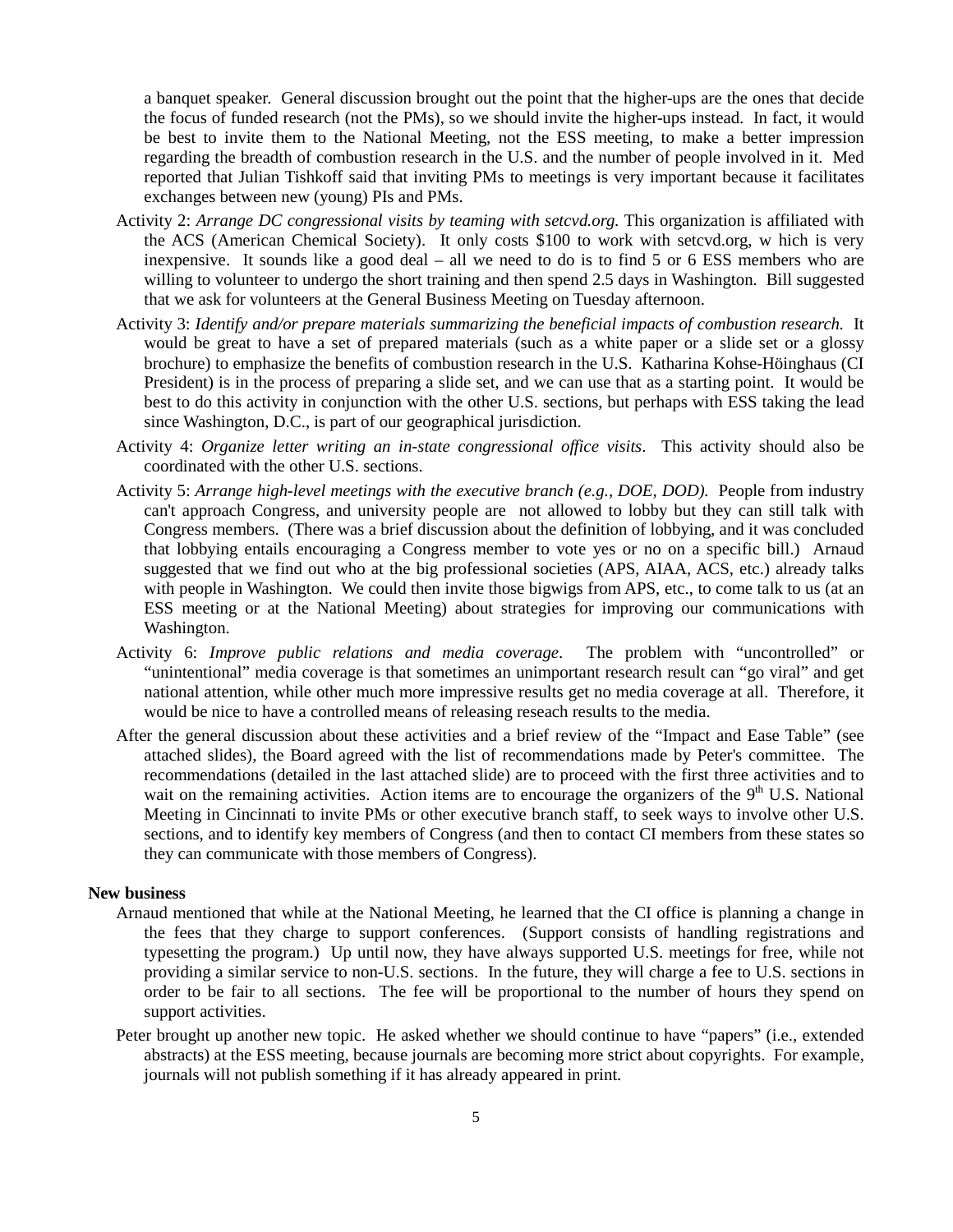- Dan stated that *Combustion & Flame* uses plagiarism detection software for submitted papers. The software checks for all plagiarism, including self-plagiarism.
- A few people were skeptical that the quality of the ESS meeting could be maintained if we no longer required the submission of extended abstracts. Baki pointed out that without extended abstracts, people might be inclined to present "last week's results" rather than putting any effort into it. As a counterexample, Dan and Beth mentioned that the SIAM numerical combustion meeting requires only a 75-word abstract but the quality of work presented there is extremely high. Of course, without any ESS extended abstracts, then we wouldn't be able to have the Best Paper award.
- Yiguang reminded everyone that for the purposes of training students, it is good to have them write ESS "papers," because they get the experience of writing up their results before having to write a journal article.
- The consensus was that we should go back to the 4-page limit. It is an extra "bar" to force people to jump over, beyond just having them submit a short abstract. (That way, as Arnaud pointed out, we will be able to weed out people who are unlikely to come to the meeting *earlier* in the process, rather than including their presentations in the program and then having them cancel at the last minute.) Also, a 4-page limit is better than a 6-page limit, from the point of view of getting into copyright problems.

## **Metrics to determine success of the Special Seminar**

- Bill reminded everyone that the objective of having a Special Seminar (such as the communications skills seminar on Monday afternoon) is to enhance what students get out of the ESS meeting.
- Yiguang suggested that after the ESS meeting ends, someone needs to e-mail all the student attendees to ask them for their opinion and comments about the Special Seminar. (Barb confirmed that she can filter the list of attendees to sort out the students only.) This same e-mail can also ask students for suggestions for the topic of the next Special Seminar and/or ask students to volunteer to serve on a committee that will choose the next Special Seminar speaker. In fact, it would be good to have one of our At-Large Members be a Student Liaison, and he/she can work with the student committee.

Michael M. volunteered to be the Student Liaison, and everyone agreed.

#### **Update on awards presentations (Mike R.)**

- The 3-person awards committee that determined the awards for the UConn meeting (and also the Young Investigator Award for the Clemson meeting) consisted of Mike R., Bill Green, and Jerry Seitzman.
- The new 3-person awards committee will consist of Mike R., Jackie S., and Rich Y. They will determine the Best Paper and Best Student Presentation Awards for the Clemson meeting and the Young Investigator Award for the next ESSCI meeting.
- Peter S. suggested that we should get 3 students to volunteer to be part of the Best Paper Award committee, and everyone agreed that it was a good idea.

#### **Closing comments (Bill)**

Bill stated that after the end of the Clemson meeting, Dan will become the new Chair. Other officers will be as follows. Arnaud will become the Vice Chair / Chair-Elect, and Mike R. will become the Program Chair. Beth and Yiguang will maintain their current positions of Secretary and Treasurer, respectively.

**Adjourn:** The meeting was adjourned at 5:30 PM.

Respectfully submitted, Beth Anne V. Bennett, Secretary Eastern States Section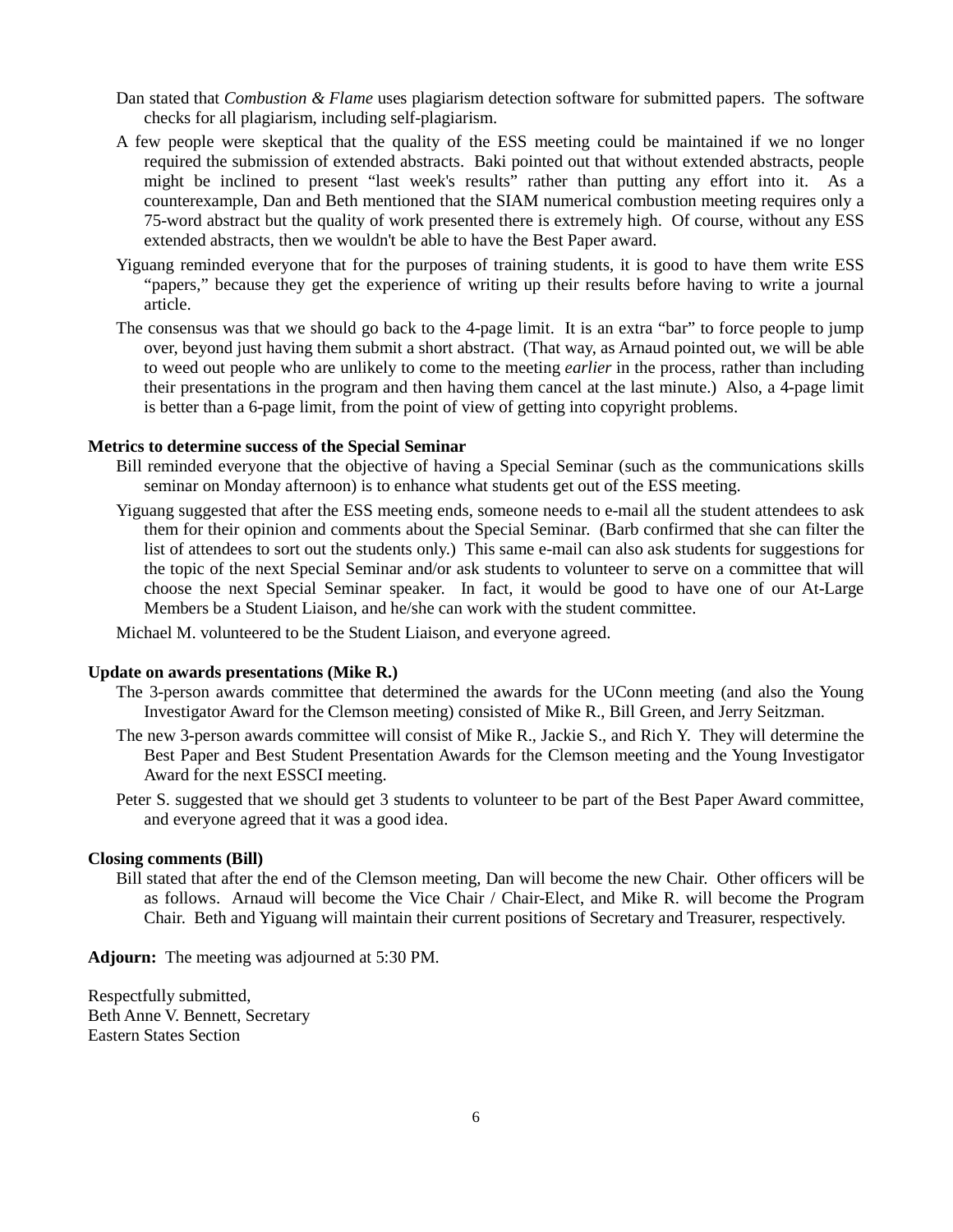8 slides relating to improving the visibility of combustion research in the U.S. (from Peter's committee)

# **1. Invite key executive branch staff to speak at technical meetings** Details: Invite PMs from AFOSR/ARO/DOE/NSF/ONR to give short talks at technical meetings on their focus and proposal process. Invite cabinet-level staff to give plenary lectures. Pros: Perhaps the most positive and effective activity. Requires little or no investment of money or time. Cons: Unlikely to increase the total funds available for combustion research.

# **2. Arrange DC congressional visits**

Details: Visit Conress, targeting Members in key leadership positions and from eastern states. A clear message is needed, with printed materials. A minimum of 5 researchers would spend 2.5 days in DC. Setcvd.org (or equivalent) will coordinate and provide te high-level message.

Pros: Little training is required. Many peer communities participate. Students benefit from visits. Members may contact us when a need arises. Low costs  $(-\$100 + \text{travel/year}).$ 

Cons: Congressional earmarks have largely disappeared, such that the executive branch now sets most funding priorities for each agency.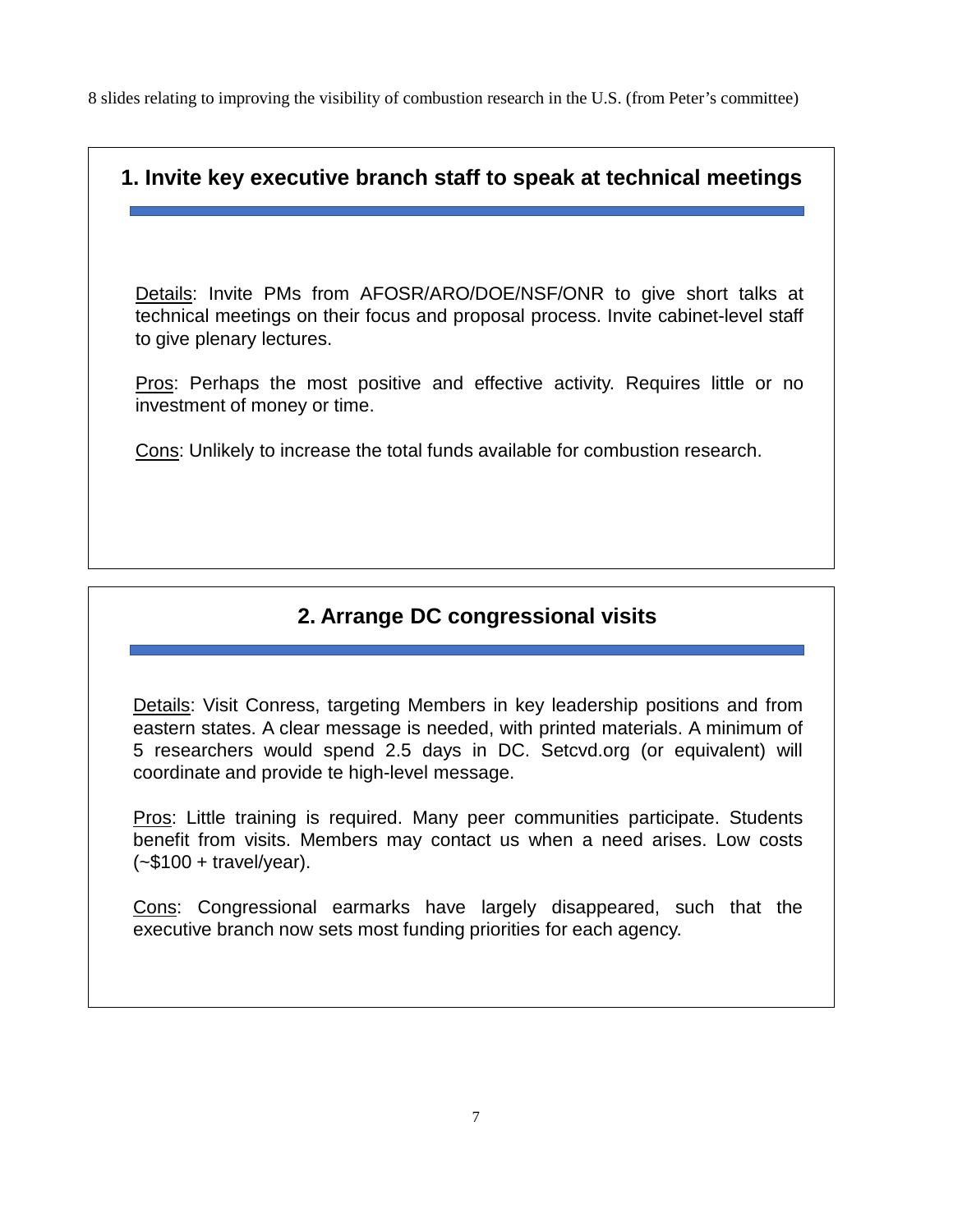## **3. Identify/prepare materials on the benefits of combustion research**

Details: Materials will highlight the importance of US combustion science and applications to the economy, safety, humanity, etc. Major past and anticipated achievements should be discussed.

Pros: Materials will help communicate to a broad population and to varied constituencies. K. Kohse-Höinghaus will release new materials in Dec., 2013.

Cons: While the message will be important and impressive, the ESSCI may lack resources to complete alone.

# **4. Organize letter writing and in-state congressional office visits**

Details: Individual PIs (with students) will visit congressional offices in their states and request a letter of support, e.g., to NSF or OMB. The letter would be signed by a Member and request increased funding for combustion/energy research.

Pros: Your congressman wants your vote; staff members will listen. Letters from Members could influence agency internal allocations. Can target key Members.

Cons: Congressional earmarks have largely disappeared, such that the executive branch now sets most funding priorities for each agency. Will require extensive coordination across USCI sections, with a single common letter.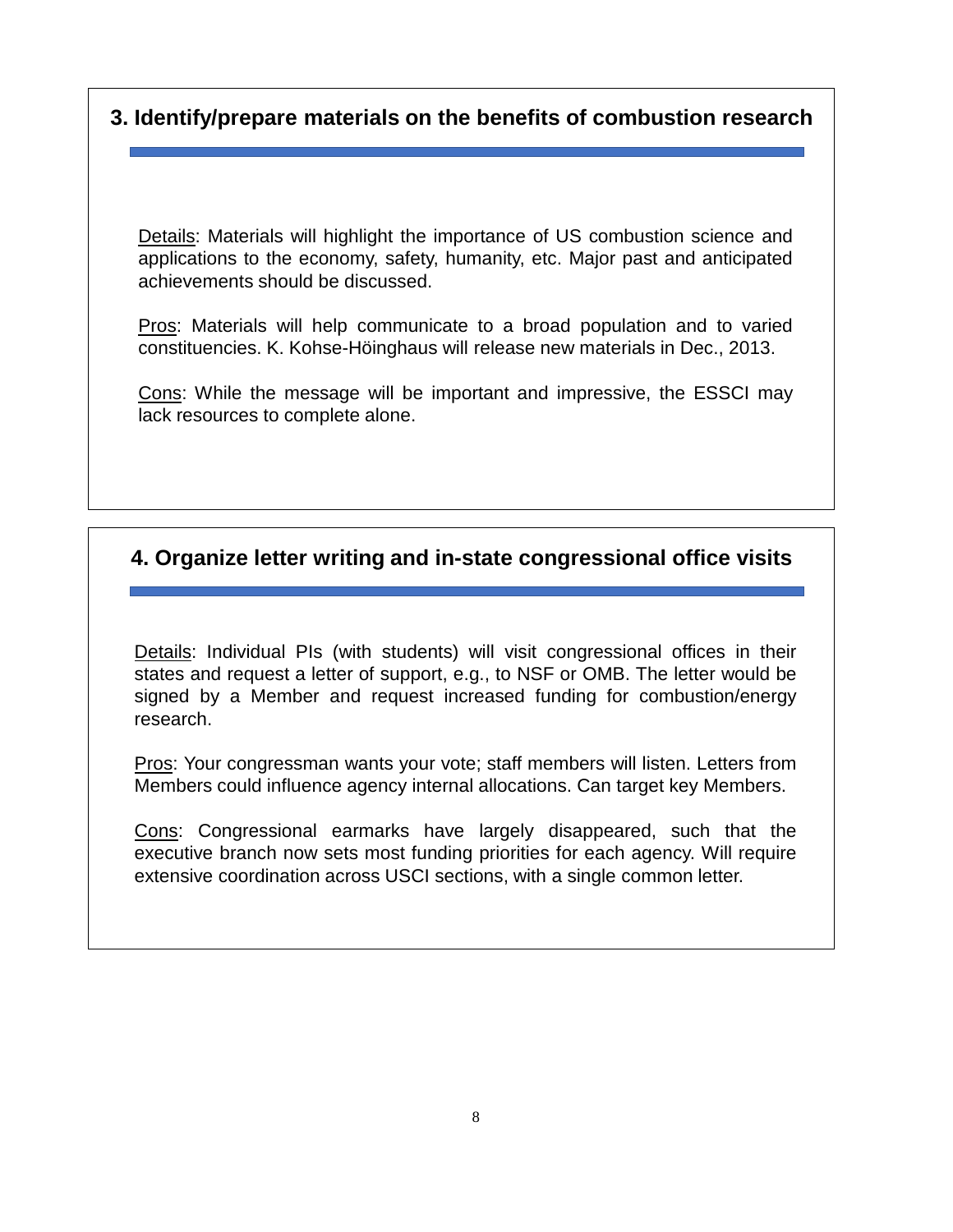# **5. Arrange high-level meetings with the executive branch**

Details: Arrange meetings between CI senior researchers and high-level executive branch staff (e.g., Secretaries, Undersecretaries, Program Managers, etc.).

Pros: Provides a broad reach and high-level interactions. Gets our message to the level where detailed budgets are formulated.

Cons: May be difficult to arrange, and tough to get results. Many others are competing with us.

# **6. Improve public relations and media coverage**

Details: Publicize combustion research. An example is recent press on UCSD microgravity combustion work; NASA initiated this, the PIs pushed, and the UCSD PR department helped.

Pros: Free advertising for combustion research. We are already doing this on a small scale. Many universities, government agencies, and companies have PR staff.

Cons: Requires efforts by many researchers. Relatively minor advances could steal the spotlight. Press releases are often not noticed by the media.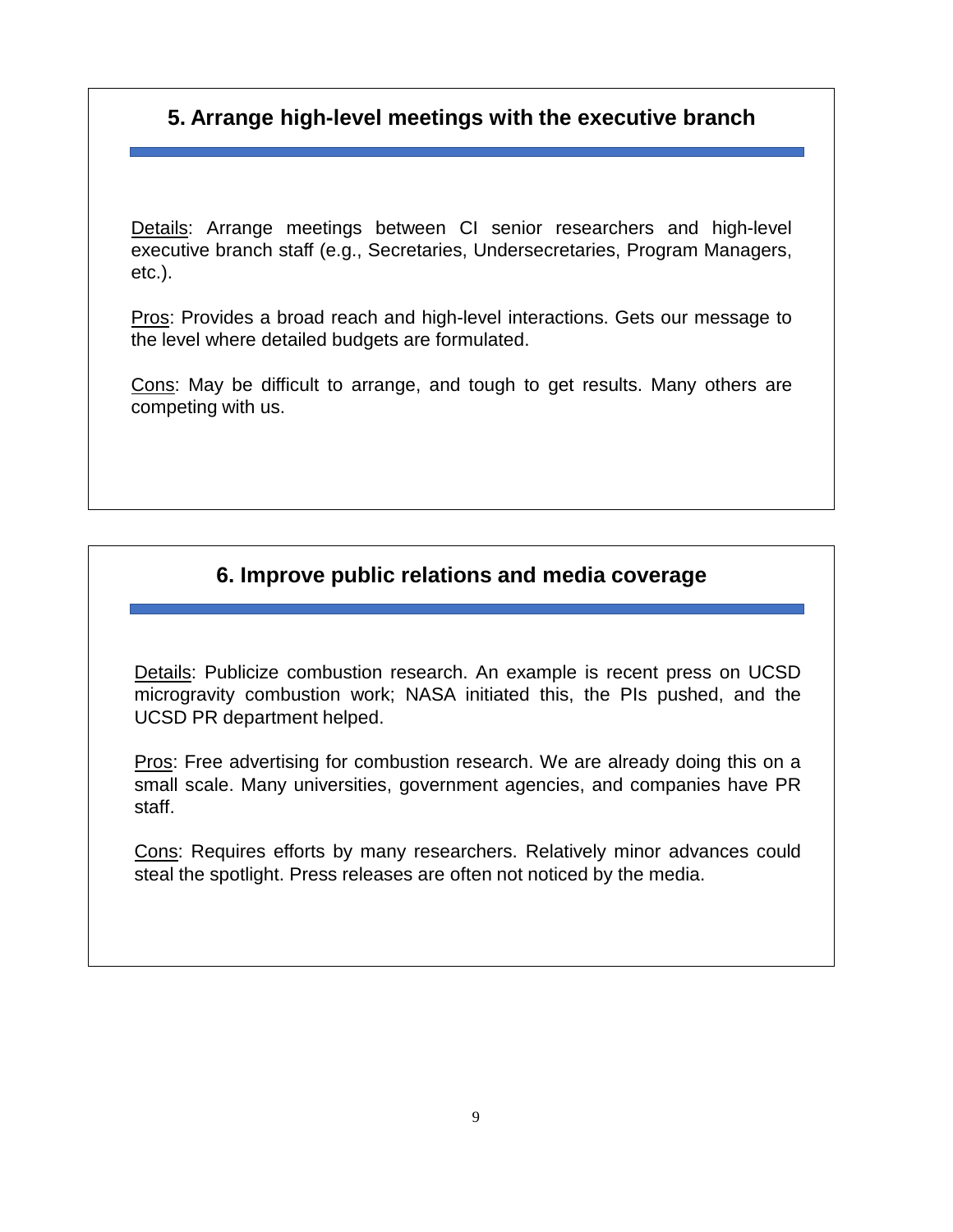| Recommendation | Activity                                        | Impact | Ease | Comments                                 |
|----------------|-------------------------------------------------|--------|------|------------------------------------------|
| ✓              | 1. Executive branch talks at technical meetings |        |      | Easiest, but does not influence budgets  |
| ✓              | 2. DC congressional visits                      |        |      | Exploratory; should be sustained         |
| ✓              | 3. Materials on benefits of combustion research |        |      | Coord with CI - need to proceed          |
| ✓              | 4. Letter writing and in-state office visits    |        |      | Coordinate with other sections           |
|                | 5. High-level meetings with executive branch    |        |      | Difficult to coordinate and execute      |
|                | 6. Improve public relations and media coverage  |        |      | Difficult to coordinate; need creativity |

# **Recommendations**

- 1. Invite key executive branch staff to speak at technical meetings. Definitely proceed. Coordinate with 2015 Cincinnati meeting.
- 2. Arrange DC congressional visits. Proceed. Join setcvd.org and try for at least one year.
- 3. Identify/prepare materials on the benefits of combustion research. Proceed. Adapt the CI materials for US and supplement with other white papers.
- 4. Organize letter writing and in-state congressional office visits. Wait for 2 and 3. Team with USCI to plan and find volunteers.
- 5. Arrange high-level meetings with the executive branch (e.g., DOE, DOD).

Reassess after 2 and 3.

6. Improve public relations and media coverage. Encourage individual efforts but do not pursue collectively.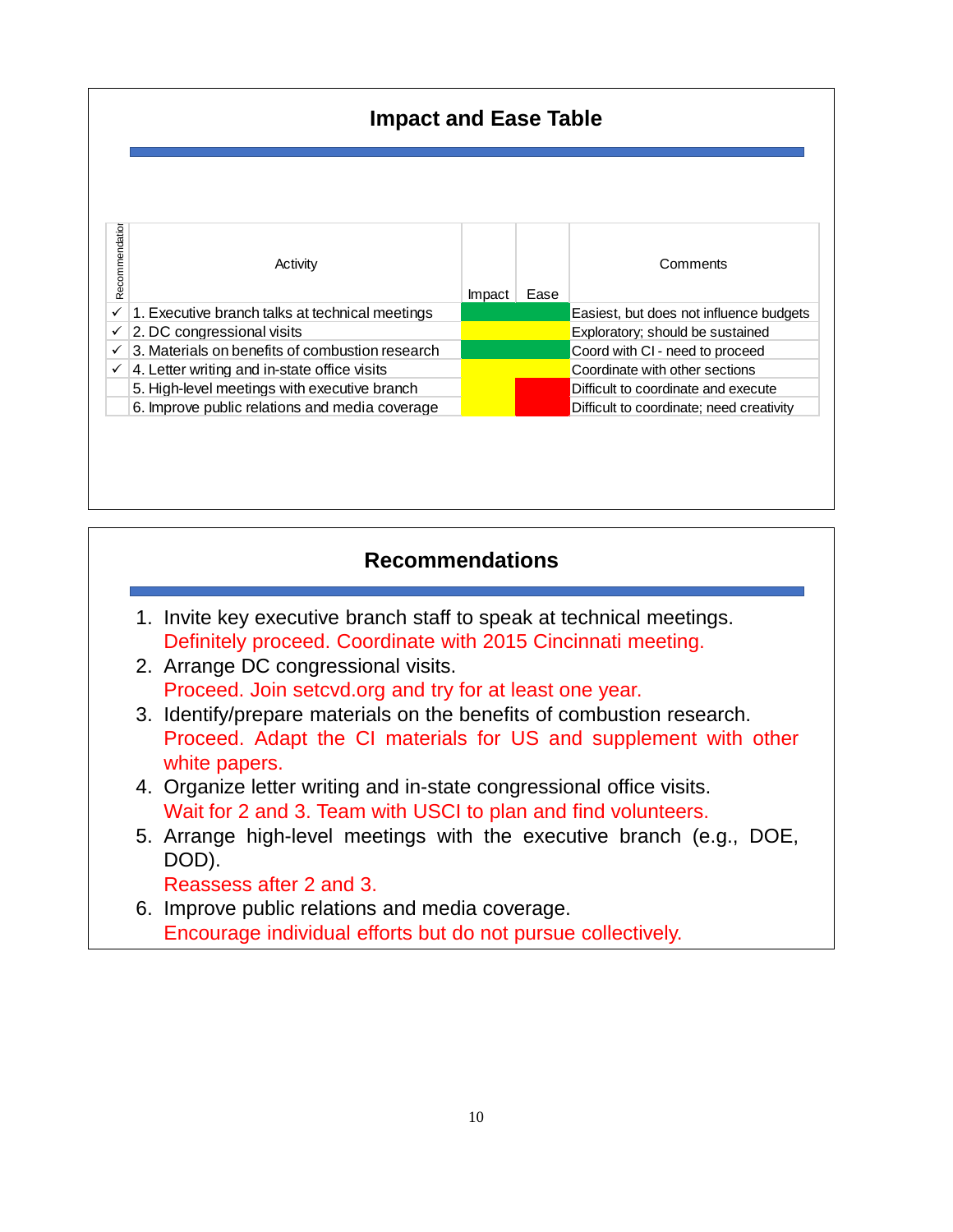## **Minutes Eastern States Section Combustion Institute Executive Committee Meeting**

## **Date: Thursday 16 May Time: 9:00 – 10:00 AM Location: Meeting held via WebEx**

## **Agenda – Final**

Approval of the Minutes from the Warsaw Meeting Budget details (very briefly from Bill R.; Yiguang to provide detailed report later) Review awards to be given at Fall Tech Meeting in Clemson (presented by Baki for Mike) Update on plans for Clemson meeting (attached, Chenning or Rich) Update on elections for new board members (Baki) Including Canadian section in next national meeting (Arnaud) Enhancing communications regarding importance of combustion (Peter) New business Adjourn

Attendees (alphabetical by last name): Beth Bennett, Baki Cetegen, Catalin Fotache, Bill Green, Paul Papas, Bill Roberts, Peter Sunderland, Rich Yetter

CI Support: Barb Waronek (absent)

Attachments:

Minutes from Warsaw Meeting Plans for Clemson meeting

Meeting called to order at 9:03 AM, 16 May 2013 by Bill Roberts presiding as Chair of the ESSCI Executive Committee.

Minutes approved as submitted.

## **Treasurer's Report (presented briefly by Bill R. in lieu of Yiguang)**

Transition from old Treasurer (Harsha) to new Treasurer (Yiguang) is more or less complete.

Yiguang is currently traveling and will send Treasurer's Report in the next few days.

According to Bill R., Yiguang received a check from Harsha for \$14,116 on April  $1^{st}$ .

There have been 39 student applications for travel support to the National Meeting. The amount of support per student will be \$250, which comes to a total slightly less than \$10,000.

Janus Money Market Fund currently has approximately \$80,000.

## **Review of the awards to be given at the Fall Tech. Mtg. at Clemson (presented by Baki/Bill R. for Mike)**

Need to solicit nominations for the Glassman lecture. Solicitation e-mail will go out after the Utah meeting. Based on a decision made at the Warsaw meeting, the award amount has been increased to \$1000 travel plus a \$500 honorarium, instead of just travel. The awards committee will remain the same for the fall (Mike Renfro, Bill G.reen, and Jerry Seitzman).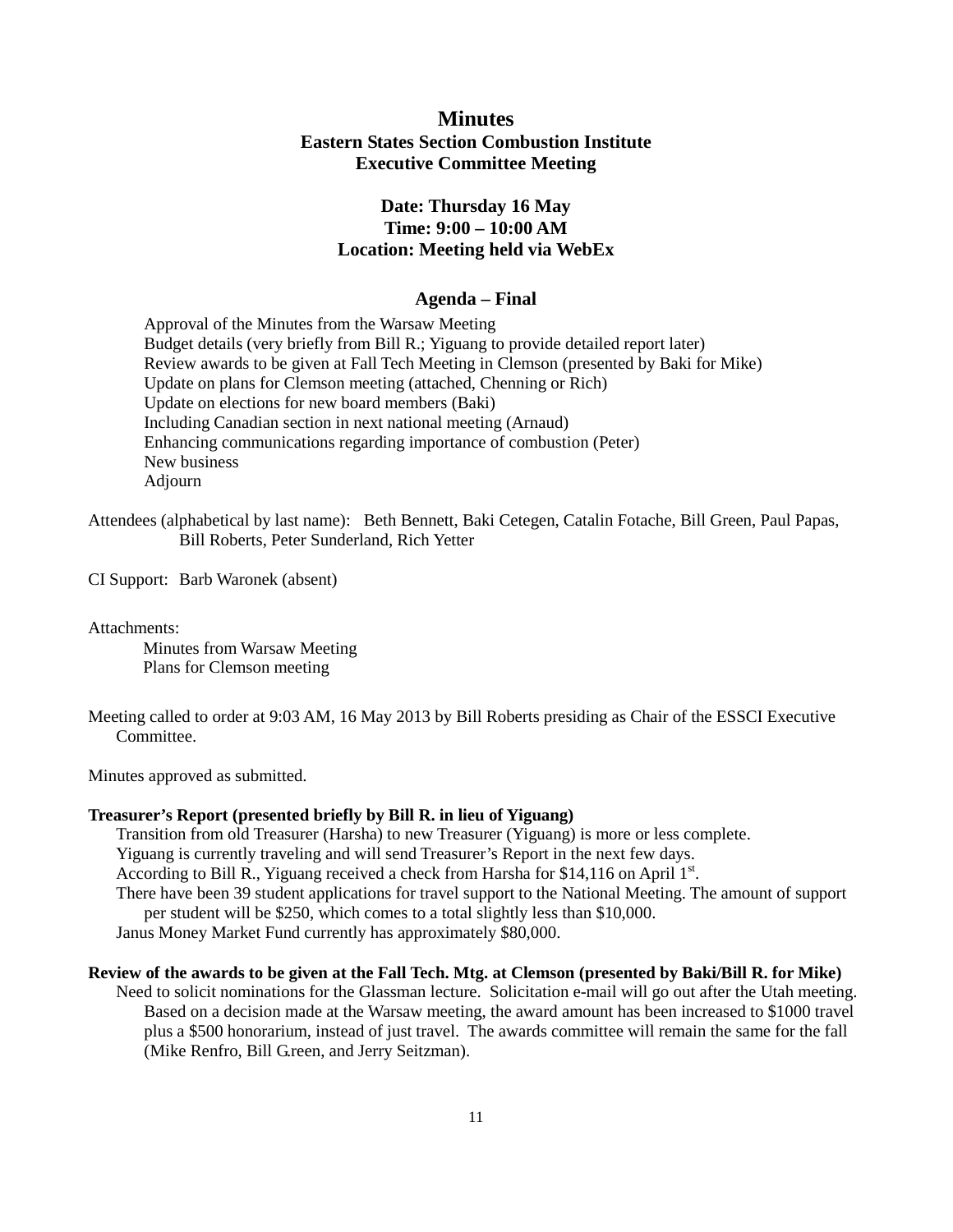- At the Clemson meeting, plaques for the UConn meeting's best paper award (and best presentation award) will be given out. Presentation of the plaques needs to be added to the agenda, and the plaques need to be ordered.
- For the Clemson meeting, the program needs to be set up such that session chairs do not chair their own papers, in order to make the nominations for best paper and best presentation cleaner.
- Best paper award: There was some discussion about re-imposing a page limit on the extended abstracts in order to make judging for best papers fairer. Last time around some papers stuck to the historical 4-page limit, while others were 15 pages; the latter were obviously more detailed and thus more likely to win. During the discussion, it was mentioned that 4 pages may be too short to allow enough content for accurately judging best paper, but 6 pages or 8 pages entails more work for the session chairs who will have to read the papers. In the end, it was decided that we will impose a 6-page limit for the extended abstracts at the Clemson meeting.
- Mike R. says (via Bill R. and Baki) that metrics are needed for judging the presentations and papers. Beth volunteered to forward to them some examples of judging forms that she has come across previous while judging presentations and posters at local universities and for ASME. These will provide a starting point for the awards committee to develop forms for the session chairs to fill out at the Clemson meeting.

## **Workshop for students on presentation skills at the Clemson meeting**

- This topic was not originally on the agenda but was an outgrowth of the discussion about the best presentation award.
- Bill R. suggested that a good use of our resources would be to have a series of workshops (first one to be held at the Clemson meeting) on skills that would greatly benefit grad students, such as how to give a good presentation, how to write a technical paper, how to prepare for an interview, etc. The workshops would provide coaching on topics that students apparently are not getting at their home institutions.
- Catalin immediately agreed that the ability to give a good presentation is the number one skill lacking from nearly all new hires that he sees.
- Further discussion fleshed out the workshop idea. The workshop at Clemson will likely be on presentation skills; it will be held during a dinner/networking session for students. Usually 70-90 students attend the Eastern States Meeting. The workshop will add value to the meeting.
- Catalin volunteered to coordinate with Arnaud in order to schedule the workshop into the program for the Clemson meeting. Someone (Catalin?) will have to investigate getting a speaker to lead the workshop.

## **Update on plans for Clemson meeting (attached, discussion led by Bill R. in lieu of Chenning and Rich M.)**

- Neither Chenning or Rich M. could attend, so Bill R. ran through their PowerPoint slides (attached) and discussion ensued.
- Airports: Closest airport is the Greenburg/Spartanburg [GSP] airport (45-min. drive from Clemson), followed by Charlotte [CLT] (2-hour drive from Clemson), and Atlanta [ATL] (2¼-hour drive from Clemson). Baki mentioned fluctuations in ticket prices, based on his experience visiting family in the area, and pointed out that attendees may not be able to choose GSP (due to cost) even though it is the closest airport. Regardless, there are apparently no shuttles available, so attendees will have to rent cars in order to get from airports to Clemson.
- Venue: Venue will be the Madren Conference Center, which has a restaurant (Seasons Restaurant), and an adjacent hotel (Martin Inn), all of which are apparently owned by the university. Other restaurants are a 5-minute drive away, which should not be a problem since most attendees will have to rent cars anyway.
- Facilities: There was some discussion as to whether the 140-seat auditorium will be large enough, and it's not clear how many 40-seat conference rooms are available. Everyone concurred that even if some people have to stand at the back of the auditorium, that is OK. More details will be forthcoming from Rich and Chenning.

Schedule: The draft of the 2.5-day schedule is standard (ending at 12:30 p.m. on Wednesday).

Banquet versus an extra reception: The minutes at the Warsaw meeting indicated that there was some flexibility regarding whether to have a banquet (at which attendees get to meet a few people in-depth) or